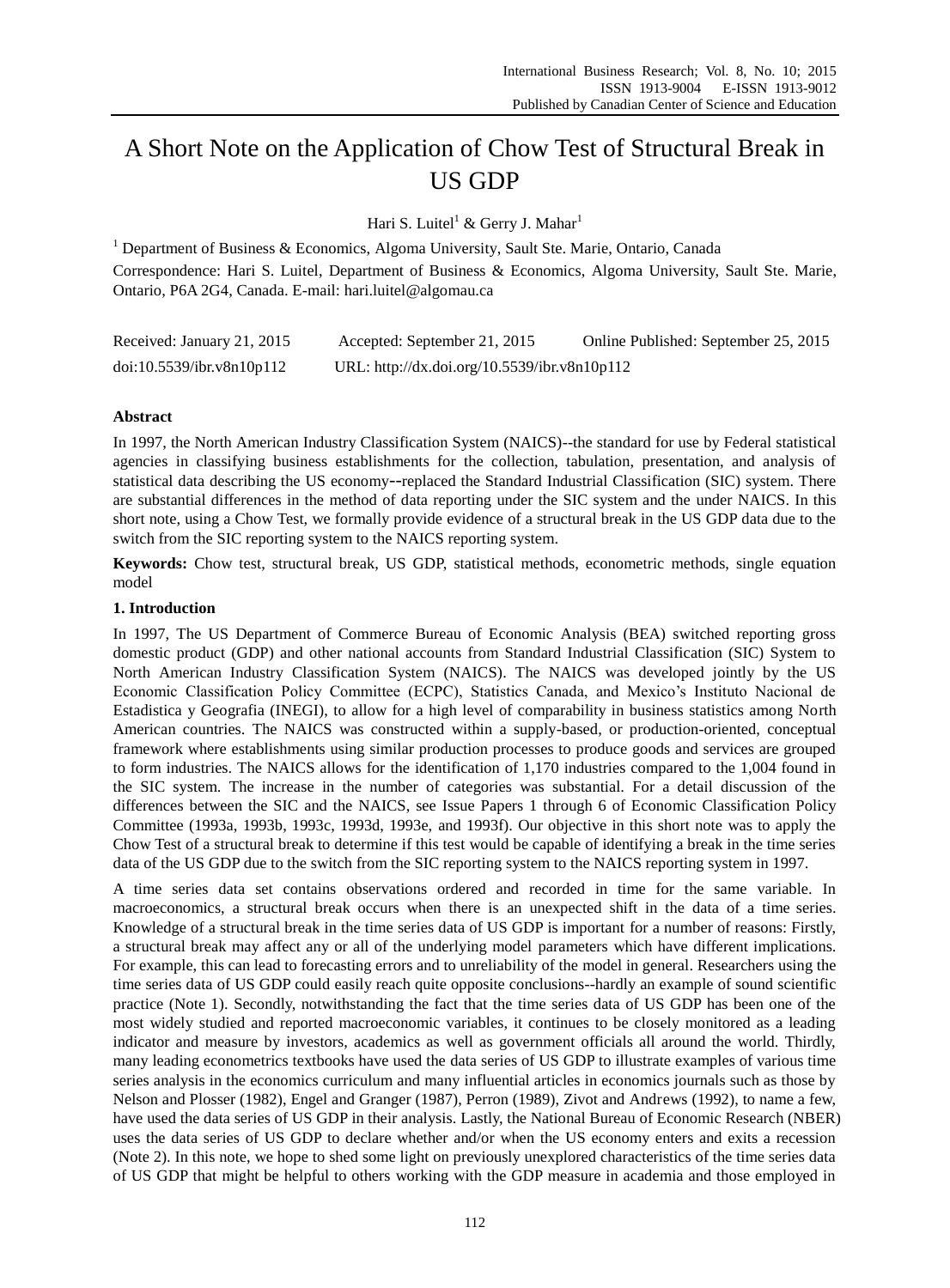industry or in government.

#### **2. Empirical Analysis and Results**

From 1973 to 2014, the US GDP data covered two different time spans (Note 3). Up to 1996, the BEA reported US GDP data according to the Standard Industrial Classification (SIC) System. In 1997, the SIC system was replaced by the North American Industry Classification System (NAICS). There were substantial differences in the method of data reporting under the SIC system and under the NAICS. Therefore, we suspected that the parametric values governing the data generating process of US GDP under these two regimes would likely be different. To investigate further, we obtained annual data of US GDP for the period from 1973 to 2014. Data was gathered from the official website of the United States Department of Commerce, Bureau of Economic Analysis (BEA) (Note 4).

Visual inspection of the data is usually a first step in an analysis of structural break. *As can be seen in Figure 1, a visual inspection of the actual data of US GDP did not show a break.* Thus, we need to use a Chow test (F-test) to determine if a structural break had occurred.



Figure 1. Log of US GDP (1973-2014)

Source: Bureau of Economic Analysis[, http://www.bea.gov/.](http://www.bea.gov/)

Web access date: September 18, 2015.

A linear time-trend model is a simple regression model in which the independent variable is the raw index or any ascending sequence of equally spaced numbers (daily, weekly, monthly, quarterly, and annually etc.). A growth rate time-trend model includes the underlying rate of economic growth that can be maintained without inflationary pressures. The choice between a linear time-trend model and a growth rate time-trend model depends on whether one is interested in the absolute or relative change in GDP. For comparative purposes, the relative change is usually of greater interest to economists and more important than an absolute change in GDP. Therefore, we estimated a semi-log linear time-trend model of the form:

$$
ln(Y_t) = \beta_0 + \beta_1 X_t + u_{1t}
$$
 (1)

where  $ln(Y_t)$  represents natural log of US GDP,  $X_t$  is the time variable that varies from 1973 to 2014 and  $u_{1t}$  is the error term. Equation (1) is called a semi-log model because only the regressand appears in the logarithmic form.

We know the exact date when the BEA switched reporting the GDP and other national accounts from the SIC to the NAICS and we can use ordinary least squares (OLS) regression to estimate the parameters in equation (1). Our objective was to determine if the switch in the method of data reporting from the SIC to the NAICS had changed the model parameters. We posed the question: Did the regression coefficients- $\beta_0$  and  $\beta_1$ --remain stable over the entire time period? To address this question, we divided the data into two time periods, 1973-1996 and 1997-2014, and estimated the two separate regressions as follows:

$$
\text{Period } 1973-1996: \ln(Y_t) = \alpha_0 + \alpha_1 X_t + u_{2t} \tag{2}
$$

$$
\text{Period } 1997 - 2014 \text{ : } \ln(Y_t) = \delta_0 + \delta_1 X_t + u_{3t} \tag{3}
$$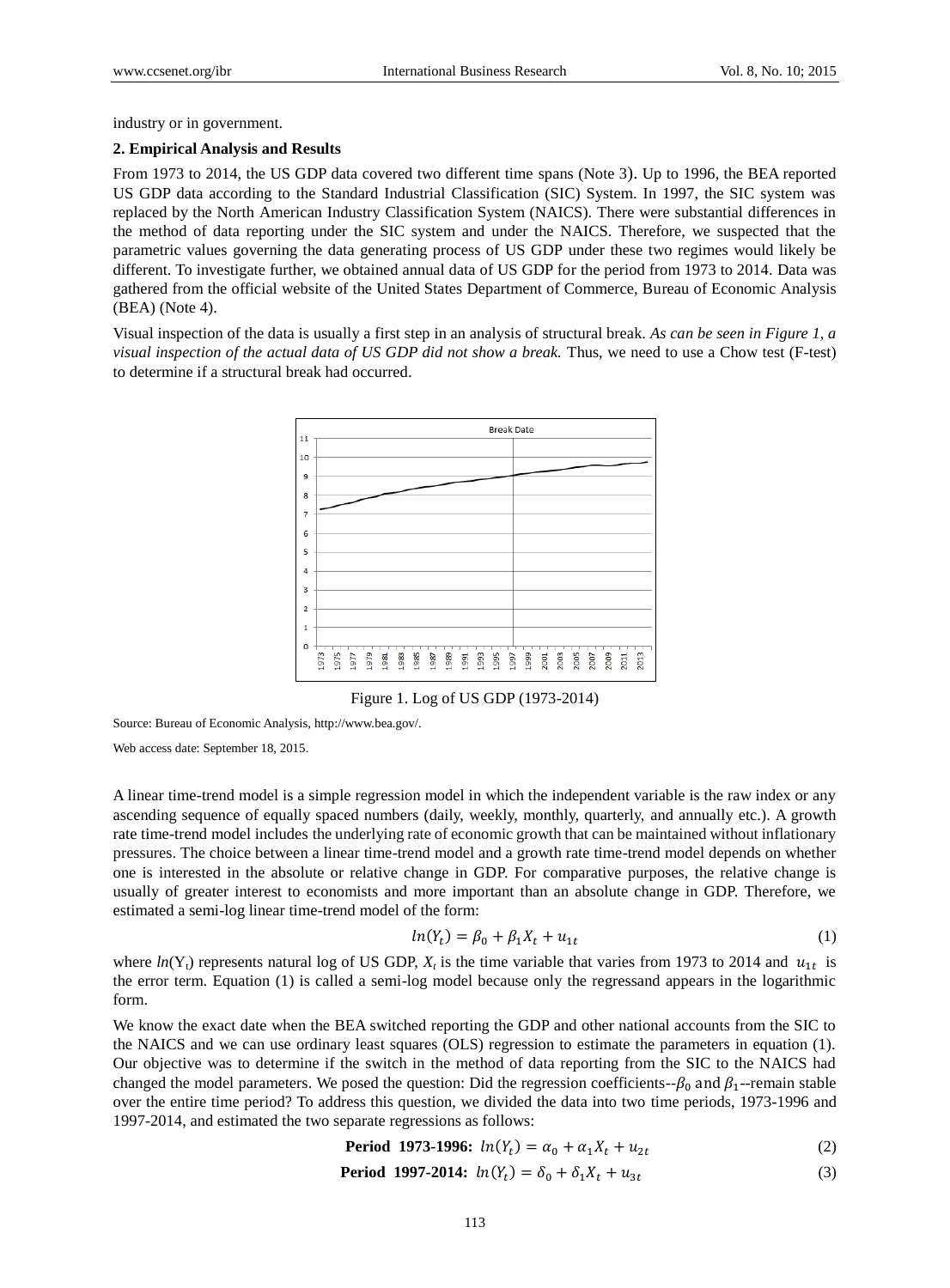#### where  $u_{2t}$  and  $u_{3t}$  are assumed iid.

If the data generating processes under the SIC and the NAICS systems were to be the same, we would expect that  $\beta_0 = \alpha_0 = \delta_0$  (i.e. the intercept would not be statistically significantly different from each other) and  $\beta_1 = \alpha_1 = \delta_1$  (i.e., the slope coefficients would not be statistically significantly different from each other). To examine this, we estimated three regressions, equations (1), (2), and (3) above, and obtained their respective residuals sums of squares. The results are reported in Table 1. Note that there were 42 observations: 24 in the 1973-1996 time period and 18 in 1997-2014 time period.

Table 1. OLS regression results

| Regression under the assumption of parametric stability | Regressions under the assumption of parametric variability |                                              |  |
|---------------------------------------------------------|------------------------------------------------------------|----------------------------------------------|--|
| <b>Time Period 1973-2014:</b>                           | <b>Time Period 1973-1996:</b>                              | <b>Time Period 1997-2014:</b>                |  |
| $ln(Y_t) = \beta_0 + \beta_1 X_t + u_{1t}$              | $ln(Y_t) = \alpha_0 + \alpha_1 X_t + u_{2t}$               | $ln(Y_t) = \delta_0 + \delta_1 X_t + u_{3t}$ |  |
| $ln(\hat{Y}) = -109.834 + 0.059X_t$                     | $ln(\hat{Y}) = -142.154 + 0.075X_t$                        | $ln(\hat{Y}) = -71.239 + 0.040X_t$           |  |
| $=$ (33.93) (36.64)                                     | (32.29)<br>(34.16)<br>$t =$                                | $t = (21.31) (24.14)$                        |  |
| $n = n_1 + n_2 = 42$                                    | $n_1 = 24$                                                 | $n_2 = 18$                                   |  |
| $R^2 = 0.9711$                                          | $R^2 = 0.9815$                                             | $R^2 = 0.9733$                               |  |
| $RSSR = 0.6506$                                         | $SSR_1 = 0.1245$                                           | $SSR_2 = 0.0215$                             |  |
| $df = 40$                                               | $df = 22$                                                  | $df = 16$                                    |  |

*Note.* Figures in the parenthesis are absolute *t* statistics.

Source: Authors calculations.

Under the assumption that there would be stability of parameters (i.e., the regression coefficients did not change over the period), the residual sum of squares obtained from equation (1) is called the restricted residual sum of squares (RSSR), and will have (n-k) degrees of freedom (*df*), where  $n = n_1 + n_2$ . The assumption that the error terms ( $u_{2t}$  and  $u_{3t}$ ) in equation (2) and equation (3) are iid implies that the two samples (i.e. sample periods 1973-1996 and 1997-2014) are independent. By adding the residual sum of squares from equation (2) and equation (3), we get the unrestricted residual sum of squares (USSR), which has  $(n_1 + n_2 - 2k)$  *df*, where  $n_1$  and  $n_2$  are the number of observations in the first and second periods and k is the number of parameters estimated in each model (two in our example). If parameters are stable, RSSR and USSR will not be statistically different. Alternatively, if there was no stability of parameters, the two residual sums of squares would differ. This can be tested as below:

$$
F = \frac{(RSSR - SSR_1 - SSR_2)/k}{(SSR_1 + SSR_2)/(n - 2k)} \sim F_{[k,(n-2k)]}
$$
(4)

The F test above, or the variance ratio test, is often referred to in econometrics as the "Chow test," due to Chow (1960). This test statistic has k and (n-2k) degrees of freedom because the restricted regression model has k parameters whereas the unrestricted regression model has 2k parameters. It will be exactly distributed as F(k, n-2k) if the error terms were normal and independent of the fixed regressors X, and it will be asymptotically distributed as  $x^2(k)$  under much weaker conditions (MacKinnon 1989, pages 78-79). If the computed F statistic is not statistically significant, say, at 1 percent, 5 percent or 10 percent level of significance, it would indicate that the parameters were stable. However, if the computed F statistics were statistically significant, we would reject the hypothesis that there was stability of parameters and it would mean that the data generating process of the US GDP had changed over time.

As reported in Table 1, the various sums of residuals squares are as follows:  $RSSR = 0.6506$ ;  $SSR<sub>1</sub> = 0.1245$ ;  $SSR<sub>2</sub> = 0.0215$ . Inserting these values in equation (4), we obtain:

$$
\frac{(RSSR - SSR_1 - SSR_2)/k}{(SSR_1 + SSR_2)/(n - 2k)} = \frac{(0.6506 - 0.1245 - 0.0215)/2}{(0.1245 + 0.0215)/(42 - 2 \times 2)} = 65.67
$$
\n(5)

In our example, this *F* statistics follows the F distribution with 2 and 38 degrees of freedom in the numerator and denominator. The 1 percent critical value is close to 5.18 as reported in Green (2000; Table B5, page 961). Because the computed F value far exceeds the tabulated critical value, we would reject the hypothesis of stability of parameters (i.e. reject  $H_0: \beta_0 = \alpha_0 = \delta_0$  and  $\beta_1 = \alpha_1 = \delta_1$ ). The results indicate that the models for the two periods are systematically different, beyond a simple switch from the SIC to the NAICS and we can conclude that the data generating process under the SIC and under the NAICS was not the same.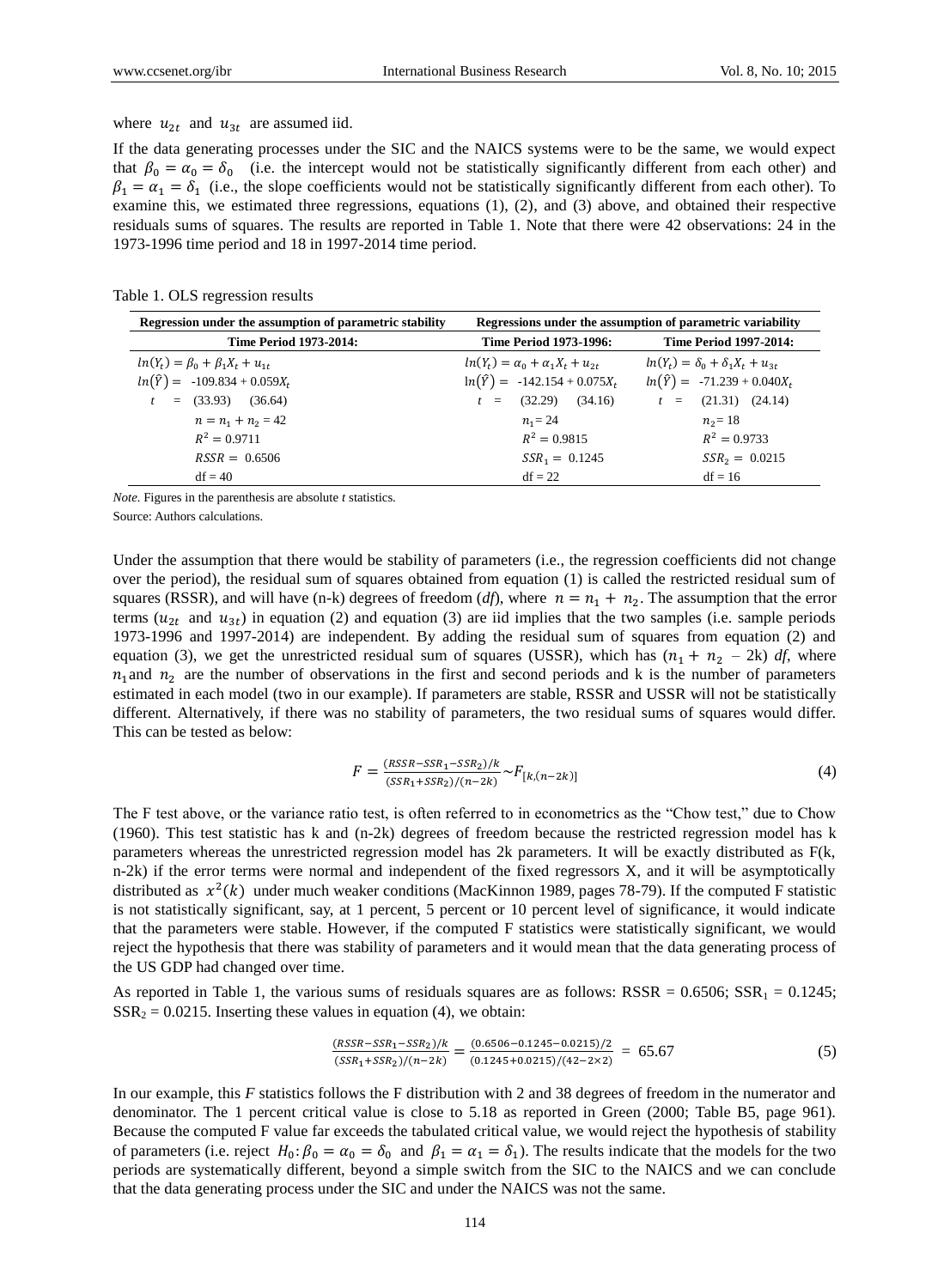#### **3. Summary and Conclusion**

In 1997, the US Department of Commerce Bureau of Economic Analysis (BEA) switched reporting gross domestic product (GDP) and other national accounts from Standard Industrial Classification System (SIC) to North American Industry Classification System (NAICS). Because there are substantial differences in the method of data reporting under the SIC system and the NAICS, we were interested to determine if the switch in the method of data reporting from the SIC to the NAICS changed the model parameters of US GDP. In this short note, we applied a Chow Test of structural break. The test results showed a structural break in the US GDP time series data due to the switch from the SIC reporting system to the NAICS reporting system.

Our research findings have several implications. First, if the structural break in the US GDP of 1997 is not properly taken into account, researchers in public policy using US GDP time series data may easily arrive at misleading conclusions. Second, it is an interesting research question for researchers and practitioners working with the US GDP measure to know how any forecast errors due to a structural break in the US GDP of 1997 would compare with its actual observation either before and/or after 1997. This needs further investigation. Above all unit root property of the data is inconsistent with the structural break. A structural break implies that the parameter values governing the data generating process have changed. However, the current literature on unit root treats the unit root property of the data as not being affected by a structural break. The implications of the structural break findings in this paper in the context of the uniqueness of unit root and cointegration analysis further complement Luitel and Mahar (2015).

#### **Acknowledgements**

The research was presented at the 48th conference of the Canadian Economic Association during May 29-June 1, 2014, in Vancouver, Canada and at the 79th conference of the International Atlantic Economic Society during March 11-14, 2015 in Milan, Italy. We thank Afshin Amiraslany, Murshed Chowdhury, Brigitte Granville, Brandon Mackinnon and session participants in the above conferences for their helpful comments and suggestions. We also thank an anonymous referee of this journal for his comments and suggestions.

We received no funding for this research and we do not have any conflict of interest.

### **References**

- Chow, G. C. (1960). Test of equality between sets of coefficients in two linear regressions. *Econometrica, 28*(3), 591-605. <http://dx.doi.org/10.2307/1910133>
- Economic Classification Policy Committee. (1993a). *Conceptual issues.* Issue Paper No. 1, Bureau of Economic Analysis, Department of Commerce, Washington D. C.
- Economic Classification Policy Committee. (1993b). *Aggregation structure and hierarchies.* Issue Paper No. 2, Bureau of Economic Analysis, Department of Commerce, Washington D.C.
- Economic Classification Policy Committee. (1993c). *Collectiblility of data.* Issue Paper No. 3, Bureau of Economic Analysis, Department of Commerce, Washington D.C., May 1993.
- Economic Classification Policy Committee. (1993d). *Criteria for determining industries.* Issue Paper No. 4, Bureau of Economic Analysis, Department of Commerce, Washington D.C., October 1993.
- Economic Classification Policy Committee. (1993e). *The impact of classification revisions on time series.* Issue Paper No. 5, Bureau of Economic Analysis, Department of Commerce, Washington D.C., July 1993.
- Economic Classification Policy Committee. (1993f). *Services classifications.* Issue Paper No. 6, Bureau of Economic Analysis, Department of Commerce, Washington D.C., September 1993.
- Engle, R. F., & Granger, C. W. J. (1987). Co-integration and error correction: Representation, estimation, and testing. *Econometrica, 55*(2), 251-276. <http://dx.doi.org/10.2307/1913236>
- Green, W. H. (2000). *Econometric analysis* (4th ed.). New Jersey: Prentice Hall, Inc.
- Leontief, W. (1971). Theoretical assumptions and nonobserved facts. *The American Economic Review, 61*(1), 1-7.
- Luitel, H. S. (2014). *Is Tax Amnesty a Good Tax Policy? Evidence from state tax amnesty programs in the United States.* Lanham: Lexington Books.
- Luitel, H. S., & Mahar, G. J. (2015). *Why most published results on unit root and cointegration are false.* SSRN Working Paper, July 2015[. http://dx.doi.org/10.2139/ssrn.2628645](http://dx.doi.org/10.2139/ssrn.2628645)
- MacKinnon, J. G. (1989). Heteroskedasticity-robust tests for structural change. *Empirical Economics, 14*(2),